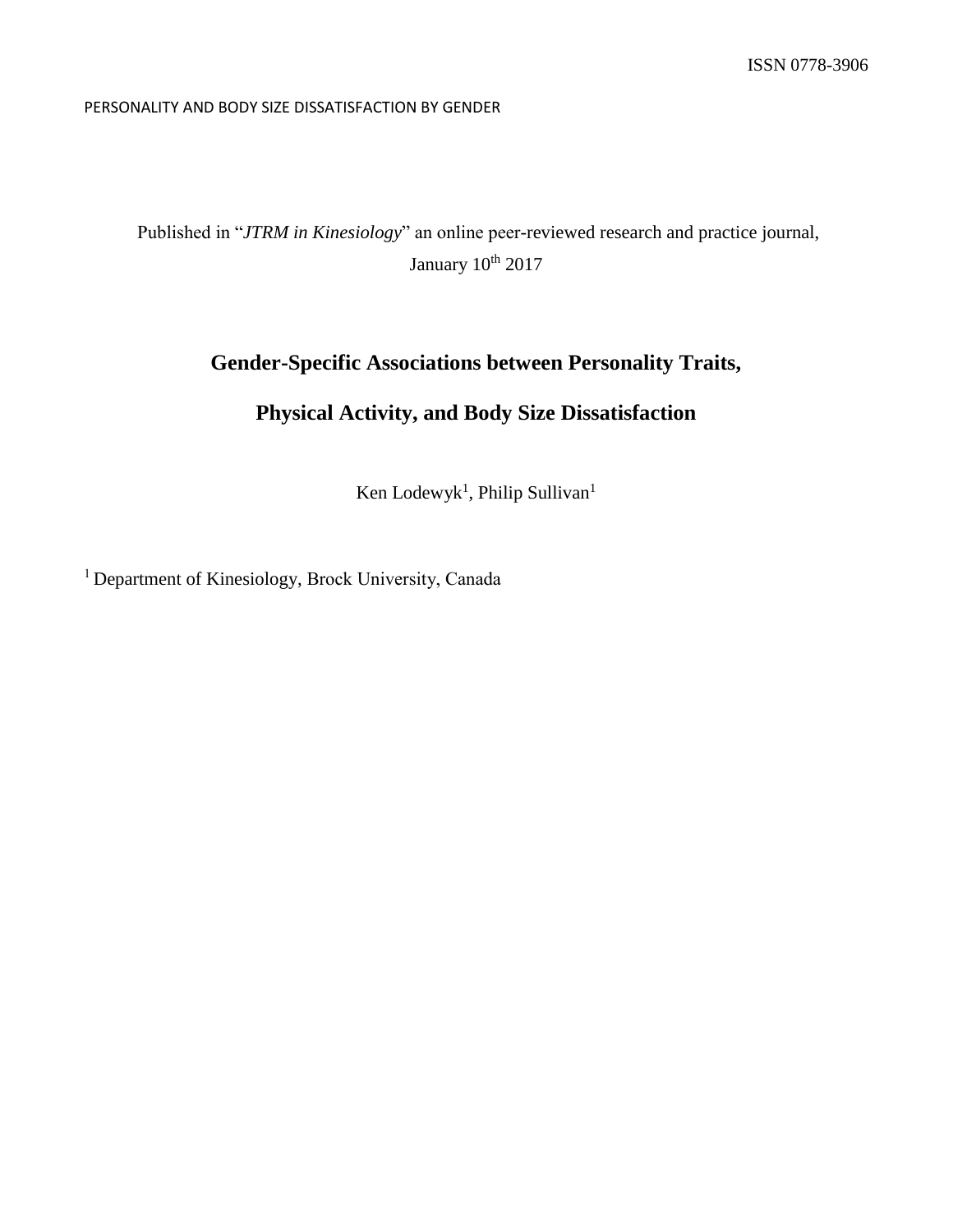#### **Abstract**

A recently validated trait personality framework is the HEXACO (honesty-humility, emotionality, extraversion, agreeableness, conscientiousness, and openness to experience). Little is yet known about how the HEXACO personality dimensions and its subsets – particularly the dimension of honesty-humility – relates to physical activity and body size dissatisfaction as a function of gender. This study tests these relations across men and women through a proposed path model wherein personality and physical activity relate indirectly through lower body size dissatisfaction and perceived fitness in 315 university students. Results pertaining to honesty-humility revealed that women were higher in honesty-humility, emotionality, and conscientiousness. Women with higher honesty-humility (notably sincerity) were prone to lower body size dissatisfaction whereas lower levels of modesty predicted physical activity levels in men. The proposed path model had an excellent fit in both men and women although significant pathways were more prevalent in women than in men. The role of body size dissatisfaction seems to be more salient in explaining the relationship between the HEXACO personality dimensions and perceived fitness and physical activity in women than men. We recommend that practitioners particularly note the vulnerability of women university students who are high in emotionality and low in honesty-humility (especially sincerity) and agreeableness.

**Keywords***: honesty-humility, emotionality, fitness, body image, path analysis*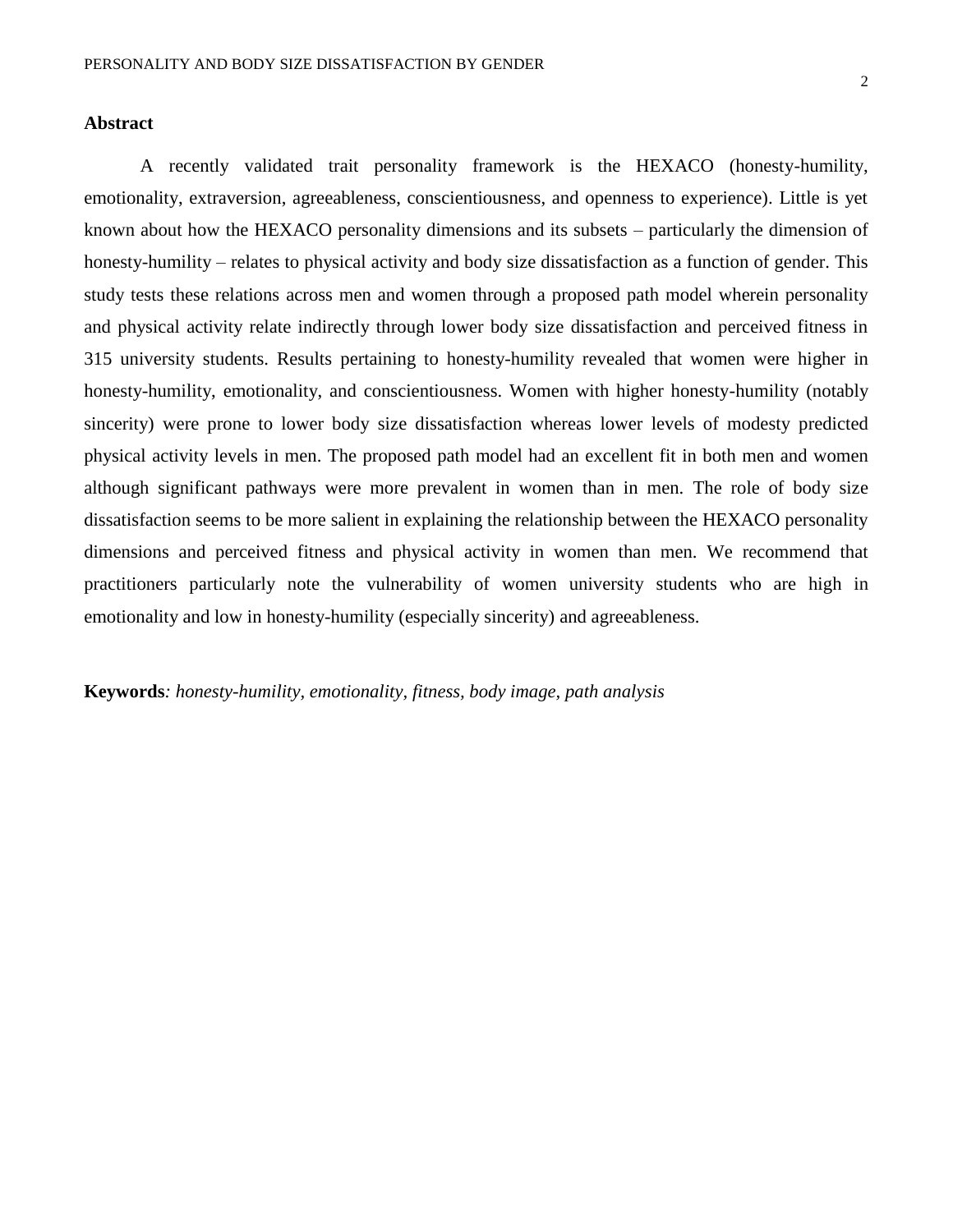### **Gender-Specific Associations between Personality Traits,**

### **Physical Activity, and Body Size Dissatisfaction**

Trait personality is defined by Chamorro-Premuzic and Furnham (2005) as a conceptualization and assessment of personality on the basis of combinations or clusters of traits – lay words describing observable and "consistent preferences or patterns of behavior" (p. 7). These trait clusters tend to be fairly stable (consistent) over time and "provide a comprehensive frame of reference to establish a taxonomy or framework for the underlying personality dimensions of human beings" (p. 16). The consolidation and decreased repetition of extensive lists of personality traits eventually led to their being represented into five relatively distinct dimensions (neuroticism, extraversion, agreeableness, conscientiousness, and openness to experience) housed within the Five-Factor Model of trait personality and assessed using the Revised NEO (Neuroticism, Extraversion, Openness) Personality Inventory (Costa & McCrae, 1992). Combinations of these five personality dimensions have been associated with a host of availing health and quality of life outcomes such as motivation, coping strategies, relationship and job satisfaction, and burnout (Ackerman, 2013); along with increased participation and motivation for physical activity (Smith, Gallo, Shivpuri, & Brewer, 2012).

There is recent research evidence that a dimension of trait personality may be missing in the Five-Factor Model. Ashton and Lee (2007) report that data representing many cultures and languages from a validated trait personality framework called the HEXACO has extracted a sixth dimension interpreted as honesty-humility. HEXACO-based research has consistently extracted factors closely resembling the five dimensions of the Five-Factor Model in addition to honesty-humility. The extraversion, conscientiousness, and openness to experience dimensions are highly similar between the Five-Factor and HEXACO models of trait personality; whereas, the agreeableness and emotionality dimensions in the HEXACO reflect a slightly rotated variation of the agreeableness and neuroticism dimensions of the Five-Factor Model. More specifically, traits related to anger shift from neuroticism in the Five Factor Model to agreeableness in the HEXACO whereas those related to sensitivity/sentimentality rotate from agreeableness in the Five Factor Model to emotionality in the HEXACO. To summarize, individuals tend to consistently exhibit the following traits relative to each of the HEXACO personality dimensions: sincere, honest, loyal, modest, unassuming, and ethical (H: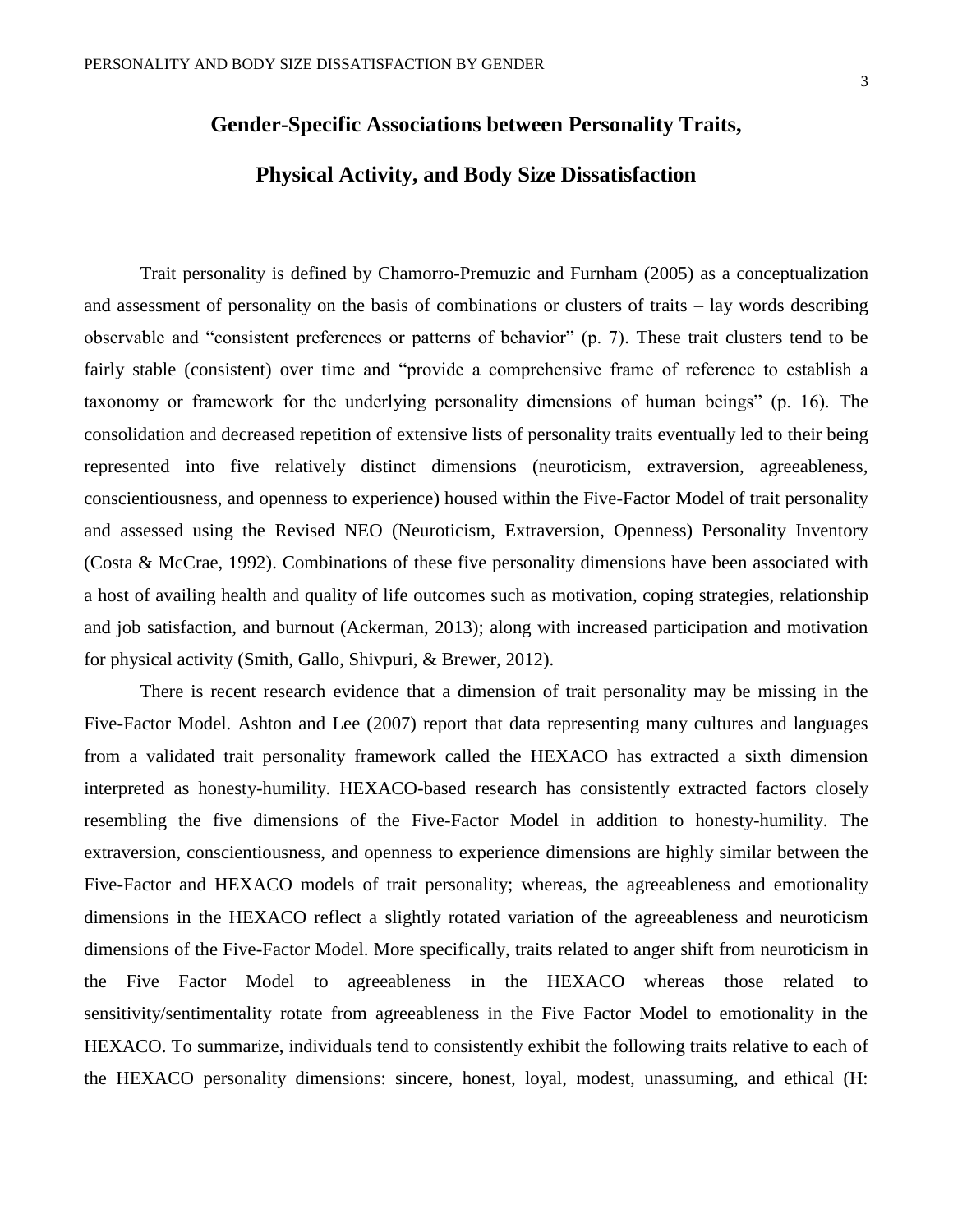honesty-humility); emotional, over-sensitive, anxious, and clingy (E: emotionality); outgoing, lively, sociable, cheerful, and confident (X: extraversion); patient, tolerant, peaceful, mild, and forgiving (A: agreeableness); organized, self-disciplined, hard-working, efficient, and precise (C: conscientiousness); and intellectual, creative, unconventional, innovative, and inquisitive (O: openness to experience). Relatively opposite characteristics would be evident in individuals low in these personality dimensions.

Little is yet known about how the HEXACO personality dimensions – particularly the dimension of honesty-humility – relates to physical activity and body image as a function of gender so it is the central aim of this study. The personality dimension most significantly and consistently linked to increased physical activity is extraversion which is followed by conscientiousness and low emotionality/neuroticism (Rhodes & Smith, 2006). It appears that highly-extraverted individuals tend to be more energetic and seek out physical activity for its potentially arousing incentive (Courneya & Hellsten, 1998). Individuals seem more likely to participate in physical activities that align well with their personality traits. For example, the role of personality can vary by the intensity of physical activity as extraversion has been more positively associated with participation in physical activities of moderate intensity whereas conscientiousness has been linked more with vigorous physical activity (De Bruijn, De Groot, VandenPutte, & Rhodes, 2009).

Body size dissatisfaction (BSD) is the difference between one's actual and ideal perception of one's body size (Furnham, Titman, & Sleeman, 1994). It has also been referred to actual-ideal weight discrepancy (Swami et al., 2013) and has been linked to lowered satisfaction with one's body (Evans, 2002; Gao, Newton, & Carson, 2008), less physical activity and fitness (Dishman et al., 2005), and elevated anxiety, smoking, depression, disordered eating, and preoccupation with weight (Grogan, 2008). Personality dimensions have also been linked to BSD. For example, Swami et al. (2013) reports that there are stronger and more consistent links between BSD and extraversion and emotionality/neuroticism compared to between BSD and openness to experience, agreeableness, and conscientiousness (Swami et al., 2013). They explain that the positive BSD-neuroticism link seems reasonable because those high in this personality dimension are more prone to experience negative emotionality and dissatisfaction.

Considerable research evidence is available about the interplay between the five-factor model of personality, BSD, and physical activity as a function of gender. Women tend to be significantly less active and fit (Dishman et al., 2005) and are less satisfied with their body (Evans, 2002). Depending on the context, women are also more prone than men to higher neuroticism in physical activity settings and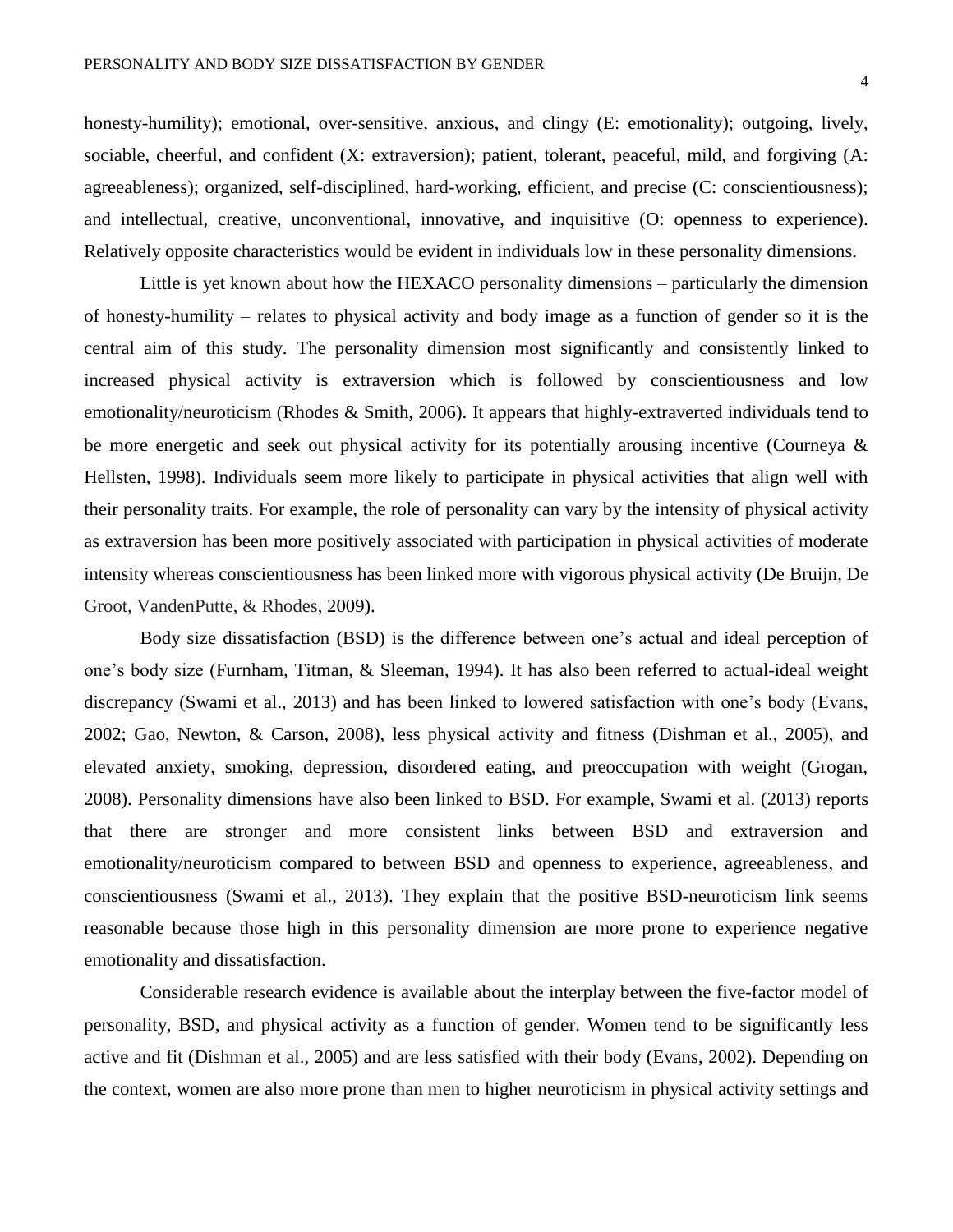to being more neurotic, extraverted, agreeable, and conscientious in sport settings (Allen, Greenlees & Jones, 2013). Meanwhile, the influence of BSD on many health outcomes seems particularly potent among women who tend to compare their bodies with others more, experience elevated external and internal pressure to maintain an ideal body size and shape, and are more likely to perceive themselves as overweight even if they are not (Murnen, 2011). Males are also prone to being dissatisfied with their body size although relatively equal proportions desire a thinner body compared to those who want to increase their body size and musculature (Furnham, Badmin, & Sneade, 2002). It appears that the influence of BSD on physical activity may differ by gender since males tend to more highly value body size, shape, and appearance compared to females who prefer being thinner (Azzarito  $&$  Solmon, 2006). These and other scholars (e.g., McCreary, 2011) have called for more research contrasting BSD-health outcome links like physical activity by gender.

Researchers (e.g., Rhodes & Smith, 2006) have also reported a lack of studies examining the subsets of personality dimensions and possible moderators of this relationship such as gender. On this basis we posit the following four research questions for this study. First, which personality dimensions differ by gender? Second, how does honesty-humility correlate with self-reported BSD, fitness level, and PAL? Third, do the HEXACO personality dimensions (particularly honesty-humility) and their subsets predict BSD and physical activity level? Finally, based on the research reported earlier on interactions between personality, BSD, and fitness and physical activity levels, do the gender-specific data fit a proposed path model (Figure 1) wherein personality and level of physical activity relate indirectly through lower BSD and perceived fitness? This proposed pathway is framed in the fundamental assertion of social cognitive theory (Bandura, 1986) that behaviours like physical activity are the result of an interactive self-regulatory process comprised of individual beliefs, feelings, and choices along with features of the context such as instruction, learning tasks, and the motivational climate. As such, BSD is expected to function as a belief within one's general organizing schema that will "dictate the substance of thought, emotion, and behavior" (Cash, 2011, p. 43) in the form of perceptions of one's fitness level that are expected to relate significantly to levels of physical activity (McCreary, 2011).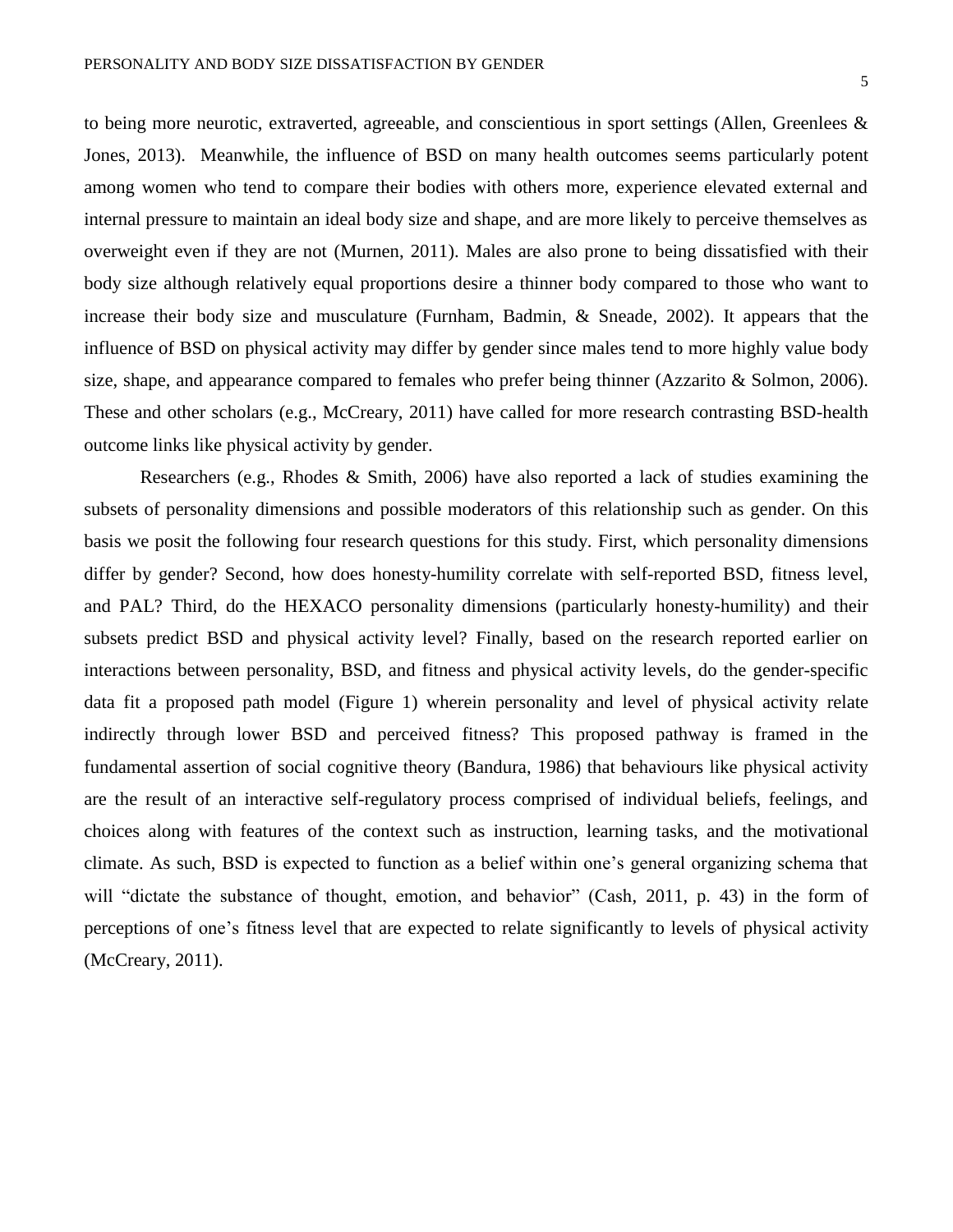#### **Method**

#### Procedure and Participants

Following ethical clearance and consent from all necessary levels of a large public university (n  $= 18,000$ ) in south-central Canada, the lead author administered three questionnaires to undergraduate university students during one required second-year and one elective third year semester-length course in the Kinesiology major. Collectively, the surveys took 15-20 minutes for students to complete and some of the items were for purposes beyond this study. The rate of participation among invited students was 95%. The few who chose not to participate waited quietly or completed an alternative learning activity from their seats. Following data screening using Mahalanobis distance values that eliminated 15 outlier cases, the final sample was 315 and consisted of mainly Caucasian ethnicity (86.8%), 153 men (48.5%) and 163 women (51.5%).

#### **Measures**

*Perceptions of Fitness Level and Body Size Dissatisfaction (BSD).* In addition to requesting demographic information from participants (e.g., gender, ethnicity) a brief survey also assessed selfreported fitness level and body size dissatisfaction (BSD). The item assessing fitness level – similar to one used previously in research (e.g., Haugen, Ommundsen, & Seiler, 2013) to assess this – was "Compared to others your age and gender, which of the following most closely describes your level of fitness" (rated from 0 = *very poor*, to, 4 = *very good*). BSD was assessed using nine gender-specific silhouettes (Furnham et al., 1994) that vary between very thin/slender (scored 1) and very large/overweight (scored 9) from which students responded to two questions: "The number of which person below (1) most resembles how you would like other people to see your body;" and, (2) "most resembles how you see your body." BSD was the first (ideal) score subtracted from the second (current) score which ranged from +8 to -8 such that students desirous of a smaller body size had positive scores whereas those preferring a larger body size had negative scores. It is a frequently used measure in body image research demonstrating satisfactory indices of validity (e.g., Swami et al., 2013).

*Physical Activity Levels (PAL).* On the same survey, students were asked three questions to assess their weekly level of moderate, vigorous and strength-training forms of physical activity on a scale that ranged from 0 (none) to 7 (every day). The questions asked students "how many days in the last week did you exercise/participate in (1) physical activity for at least 20 minutes to the extent that it made you sweat and/or breathe hard (such as basketball, running, swimming, or fast cycling);" (2) "physical activity for at least 30 minutes that did not make you sweat and/or breathe hard (such as fast walking or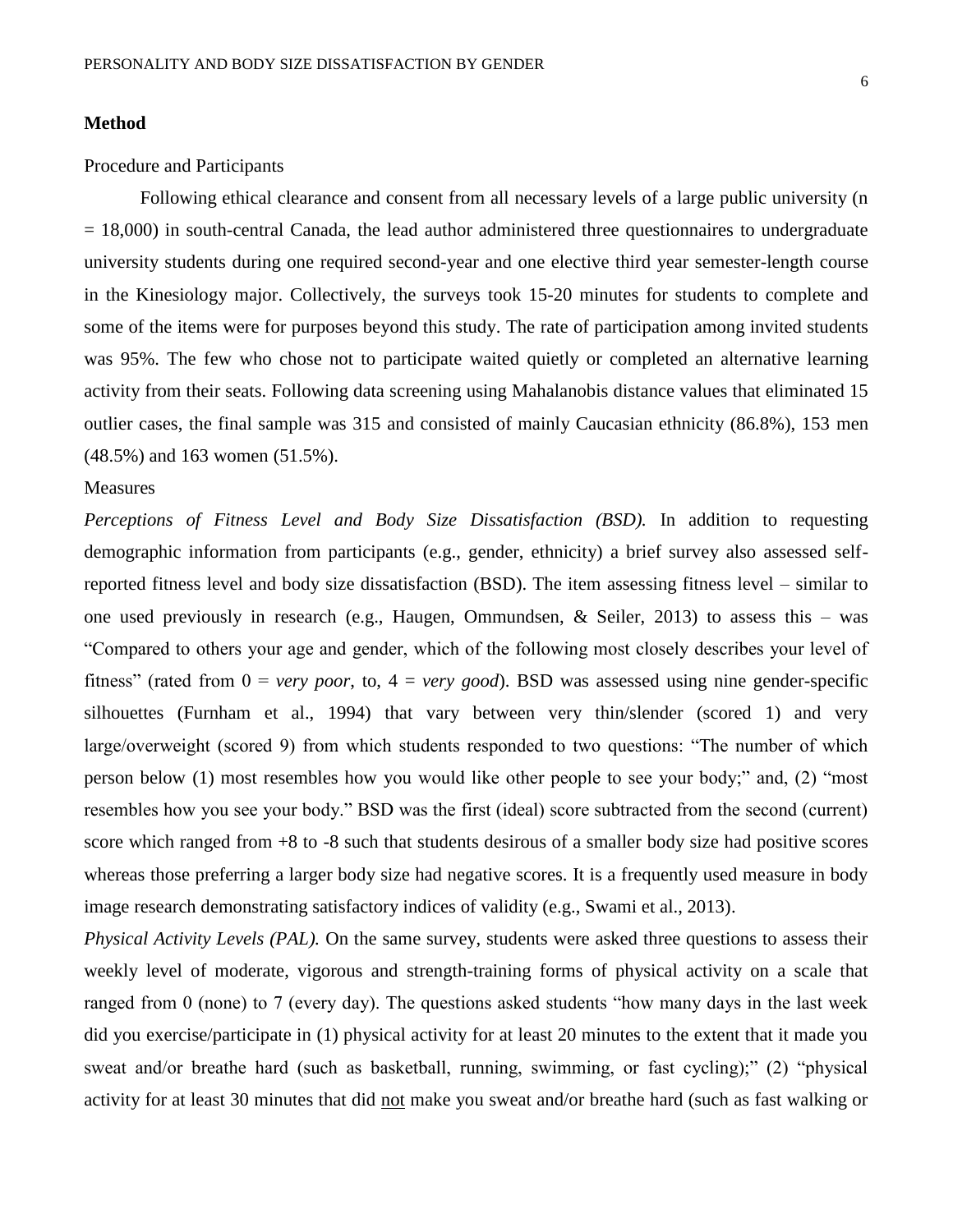slow bicycling or swimming);" and, (3) "strength training such as push-ups, sit-ups, or weight-lifting?" The physical activity level (PAL) scale was the sum of all three items following previous protocols with these items (e.g., Australian Institute of Health and Welfare, 2003; Haugen, Ommundsen, & Seiler, 2013).

*Personality.* The 100-item HEXACO Personality Inventory – Revised (HEXACO-PI-R) assessment of trait personality (Lee  $\&$  Ashton, 2004) was also used. It has been validated previously in many languages and age-levels with satisfactory scale reliability coefficients (for a review, see Ashton & Lee, 2007). Using a 5-point Likert-type scale (1 = strongly disagree,  $5$  = strongly agree), it assesses the six HEXACO dimensions each consisting of four subsets (sub-scales) of four items (totaling 24 subsets). These are listed in Table 1. Values for each dimension and subset were calculated by taking the mean response to items in it.

#### Data Analysis

Descriptive statistics, internal consistency, and Pearson bivariate correlation coefficients (overall and within each gender) were computed. A multivariate analysis of variance procedure (MANOVA) was performed to determine gender differences in personality with personality dimensions serving as dependent variables. Separate linear regression procedures by gender were used to assess the relative prediction of honesty-humility on BSD and of each personality dimension and sub-scale (entered simultaneously) on BSD and PAL. Assessing the proposed pathway from personality to physical activity levels indirectly through BSD was performed by path analyses and the maximum likelihood method was used for extraction. Models were tested independently for both men and women. The Statistical Program for the Social Sciences (SPSS; version 21.0) was used for all the statistical analyses in this study with the exception of the use of EQS 6.0 for the path analyses.

#### **Results**

There were no signs of abnormal distributions and the internal consistency reliability coefficients (Cronbach's alpha) were sound (>.80) for each personality dimension and satisfactory for 22 of the 24 personality sub-scales using the standard of >.60 for scales with fewer than 10 items (Loewenthal, 1996). With four items in its sub-scale, sincerity (.59) was retained (Swami et al., 2013) whereas unconventionality (.38) was omitted from subsequent analyses. The correlations among the personality dimensions (Table 1) were low-to-moderate (0 - .27) in both men and women relieving concerns over multi-collinearity.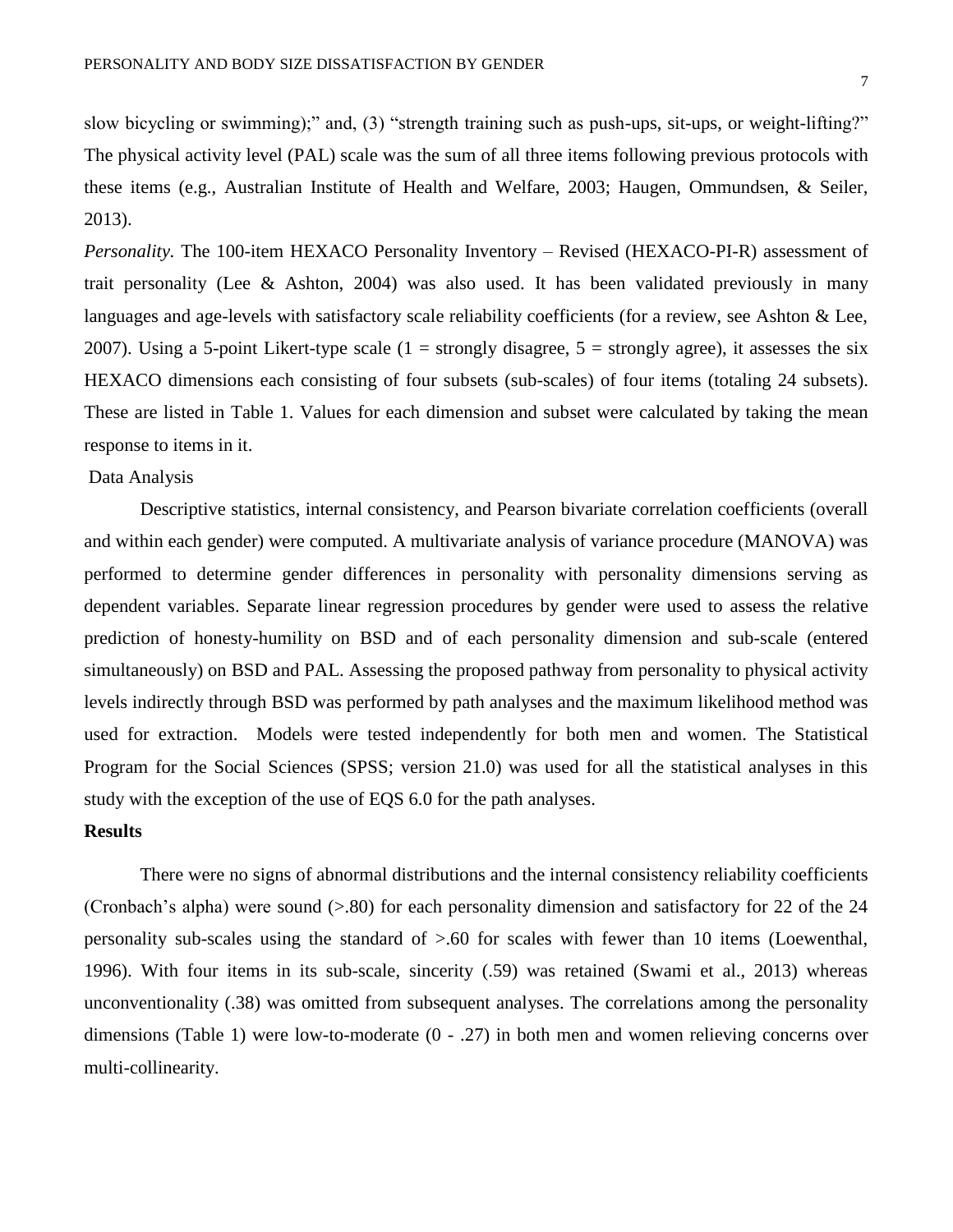In response to our first research objective, the MANOVA performed to determine gender differences in personality entering personality dimensions as dependent variables, revealed a main gender effect in personality,  $F(6, 315) = 24.55$ ,  $p < .001$ ,  $\eta^2 = .32$ . Females had significantly higher honesty-humility,  $F(1, 320) = 19.69$ ,  $p < .001$ ,  $\eta^2 = .06$ ; emotionality,  $F(1, 320) = 123.81$ ,  $p < .001$  $\eta^2$ =.28; and, conscientiousness  $F(1, 320) = 10.87$ ,  $p < .001$ ,  $\eta^2$ =.03. Second, honesty-humility did not relate significantly to fitness or physical activity level in either men or women although it correlated negatively and significantly  $(r = -.22; p < .001)$  to BSD only in women. Further analysis of this relationship through a linear regression procedure revealed that honesty-humility predicted BSD in women  $[R^2 = .05, F(1, 163) = 8.25; p = .005]$  not in men.

Third, regression analyses (Table 2) were used to assess the prediction of BSD by personality subsets relative to each gender. The personality subsets collectively predicted BSD in women  $[R^2 = .28, ]$ F (23, 141) = 2.40;  $p = .001$ ], not in men  $[R^2 = .09, F(23, 130) = .54; p = .955]$ . Subset predictors in women were lower sincerity ( $p = .017$ ) and social self-esteem ( $p = .002$ ) and higher perfectionism ( $p =$ .02). Regression analysis was also utilized to determine if any personality dimensions or subsets predicted PAL by gender. Among men, PAL was not predicted by the personality dimensions  $[R^2 = .04, ]$ F (6, 149) = 1.07;  $p = .382$ ] although the subsets did predict PAL  $[R^2 = .28, F (23, 132) = 2.22; p =$ .003]; specifically, higher social self-esteem ( $p = .030$ ) and diligence ( $p = .036$ ) along with lower social boldness ( $p = .021$ ), flexibility ( $p = .014$ ), and modesty ( $p = .006$ ). In women, PAL was predicted by the dimensions  $[R^2 = .09, F (6, 159) = 2.65; p = .018]$  notably by agreeableness (*t* = 2.26; *p* = .05). PAL was also predicted by the subsets in women  $[R^2 = .24, F(23, 142) = 1.97; p = .007]$ ; specifically, by higher diligence  $(p = .002)$ .

Finally, the path analyses assessing whether the gender-specific data fit the proposed path model, revealed an excellent fit of the model to the data for women (Figure 1) using goodness of fit indices ( $\gamma^2$  $(13) = 22.04$ ; CFI = .940; SRMR = .051; RMSEA = .065). PAL was significantly predicted by fitness levels, which was significantly predicted by BSD in a negative relationship. Emotionality and openness to experience (in a negative relationship) were the sole significant predictors of BSD. Among males the goodness of fit indices  $(\chi^2)_{(13)} = 16.93$ ; CFI = .942; SRMR = .056; RMSEA = .044) also indicated an excellent fit (Figure 2) although the only significant pathway was from fitness level to PAL. These interpretations are based on proposed values of .95 and greater on the CFI indicative of excellent fit of the model to the data (Hu & Bentler, 1999). It has, however, been argued that this is too restrictive and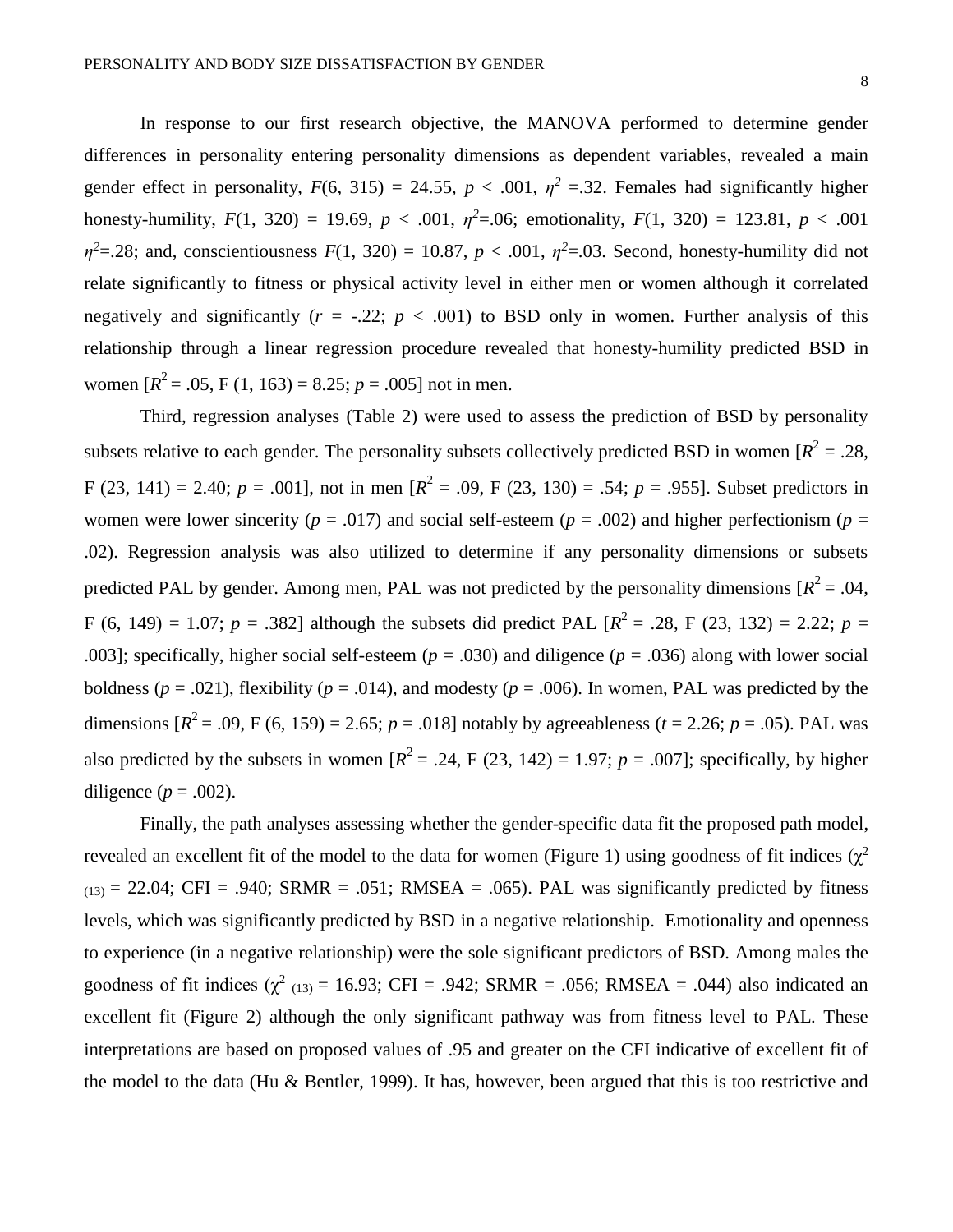values of .92 - .94 may be considered as evidence of excellent fit (Byrne, 2008). Accepted criteria for excellent fit are .08 or less for the SRMR (Hu & Bentler, 1999), and .10 or less for the RMSEA (Browne & Cudeck, 1993).

#### **Discussion**

The results of this study add important insights into gender-specific associations among the HEXACO dimensions and subsets of personality, levels of fitness and physical activity, and BSD in university students. The gender differences in personality reported in this study was a noteworthy contribution to the literature. For example, the finding that emotionality (with a moderate effect size of .28) and conscientiousness (with a small effect size of .03) were statistically higher in women reinforces relatively consistent findings in the personality literature. For example, emotionality tends to be higher in women than men (Ackermann, 2013) and some research in sport settings (Allen et al., 2013) has reported higher levels of emotionality, extraversion, agreeableness, and conscientiousness in women. Although the effect size was only low-to-moderate (.06), the significantly higher values of honesty-humility in women has been reported in other research (Lee & Ashton, 2004); yet, it is new relative to a sample of Kinesiology undergraduate students.

Another particularly valuable contribution of this study was finding that that the HEXACO dimensions that deviate most from the Five Factor Model of personality (honesty-humility, agreeableness, and emotionality) were each associated with BSD in women. In other words, women with lower emotionality and higher honesty-humility (notably sincerity) and agreeableness were prone to lower BSD. The link between honesty-humility (especially sincerity) and lower BSD in women not men signals that women who are less authentic – acting falsely in the form of flattering others or pretending to like them in order to obtain favors – are more prone to BSD. As a symptom of a healthy self-concept (Brownfain, 1952), features of honesty-humility such as sincerity may be part of broad selfschema from which women judge their BSD. Among men, lower levels of the honesty-humility subset called modesty – desiring to be viewed, treated, and respected superior to others – predicted PAL. This desire may be partially fueling men's PAL and the motives for it; the latter being potentially problematic because research has reported associations between similar extrinsic aims (e.g., to be bigger, stronger, and faster) and problematic levels of anxiety, affect, and self-esteem in males (McCreary, 2011). More research is needed to explore specifically how honesty-humility and its dimensions interact with BSD and gender to influence physical activity.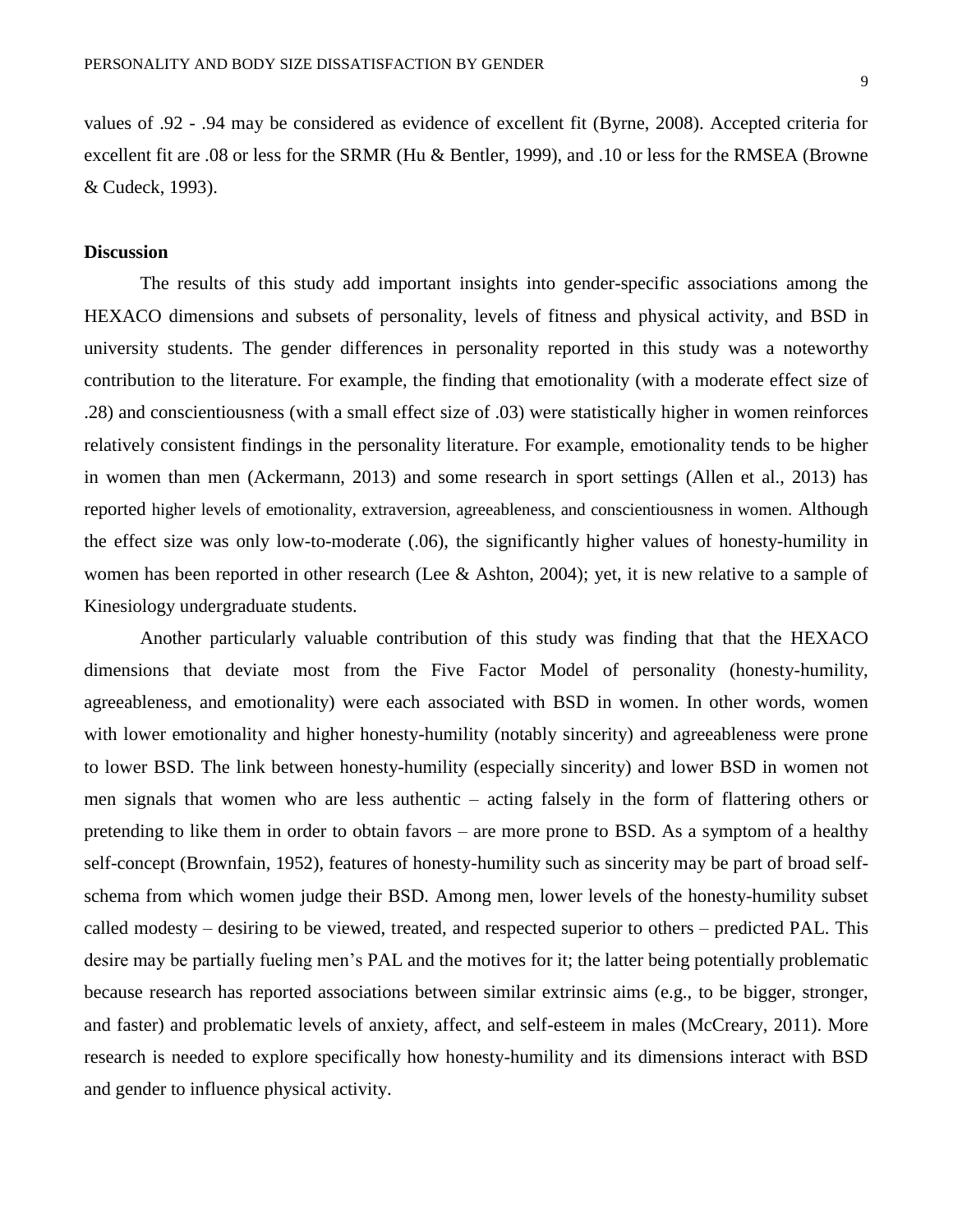The excellent fit of the data to the path model in both men and women suggests that personality interacts as a personal attribute to exert its influence on PAL through perceived fitness and BSD; however, the specific nature of this path varies somewhat by gender. The only significant pathway in men was from fitness level to physical activity whereas in women each pathway was significant except for between BSD and four of the six HEXACO personality dimensions. Diligence predicted PAL in both men and women, lower agreeableness was a strong predictor in women, and higher social self-esteem and lower modesty, social boldness, and flexibility was highlighted in men. The apparent role of diligence in PAL reflects previous research showing it to be predictive of performance in other pursuits such as academic achievement including among university physical education candidates (Morali & Tok, 2009). A viable inference to our finding that agreeableness predicted PAL in women not in men is that this sample of women may be more prone to participating in physical activity as an outlet rather than those who are more agreeable who may prefer engaging in sport (Courneya & Hellsten, 1998). Meanwhile, the prediction of PAL in men by positive self-regard and by being more confident and argumentative and less modest in social settings suggests that these traits may be important for PAL in

men. The absence of a predictive relationship between extraversion and PAL in either men or women in this study was surprising particularly because extraversion has been linked to PAL (especially of a moderate-intensity) and to elite athletes whereas extraversion tends to be lower in recreational-level athletes and those participating in individual sports (Allen et al., 2011; Rhodes & Smith, 2006). Perhaps the extraversion-PAL relationship in this study was obscured by PAL consisting of three forms (moderate, vigorous, and strength-training) of physical activity.

Our findings revealed that the role of BSD was more salient in explaining the relationship between personality and perceived fitness and physical activity in women than men. This was particularly evident in the significant relations in women and not men between BSD and fitness level and between BSD and personality (higher emotionality and lower agreeableness). These results corroborate the findings of Swami et al. (2013) suggesting that women prone to experiencing emotionality are more prone to a higher BSD. Our results also provided fresh evidence that lower agreeableness, higher perfectionism, and lower sincerity and social self-esteem predict BSD among women. In other words, women with certain personality traits – particularly those who tend to experience fear of physical dangers, experience anxiety in response to life's stresses, feel a need for emotional support from others, feel empathy and sentimental attachments with others, hold grudges against those who have harmed them, are rather critical of others' shortcomings, are stubborn in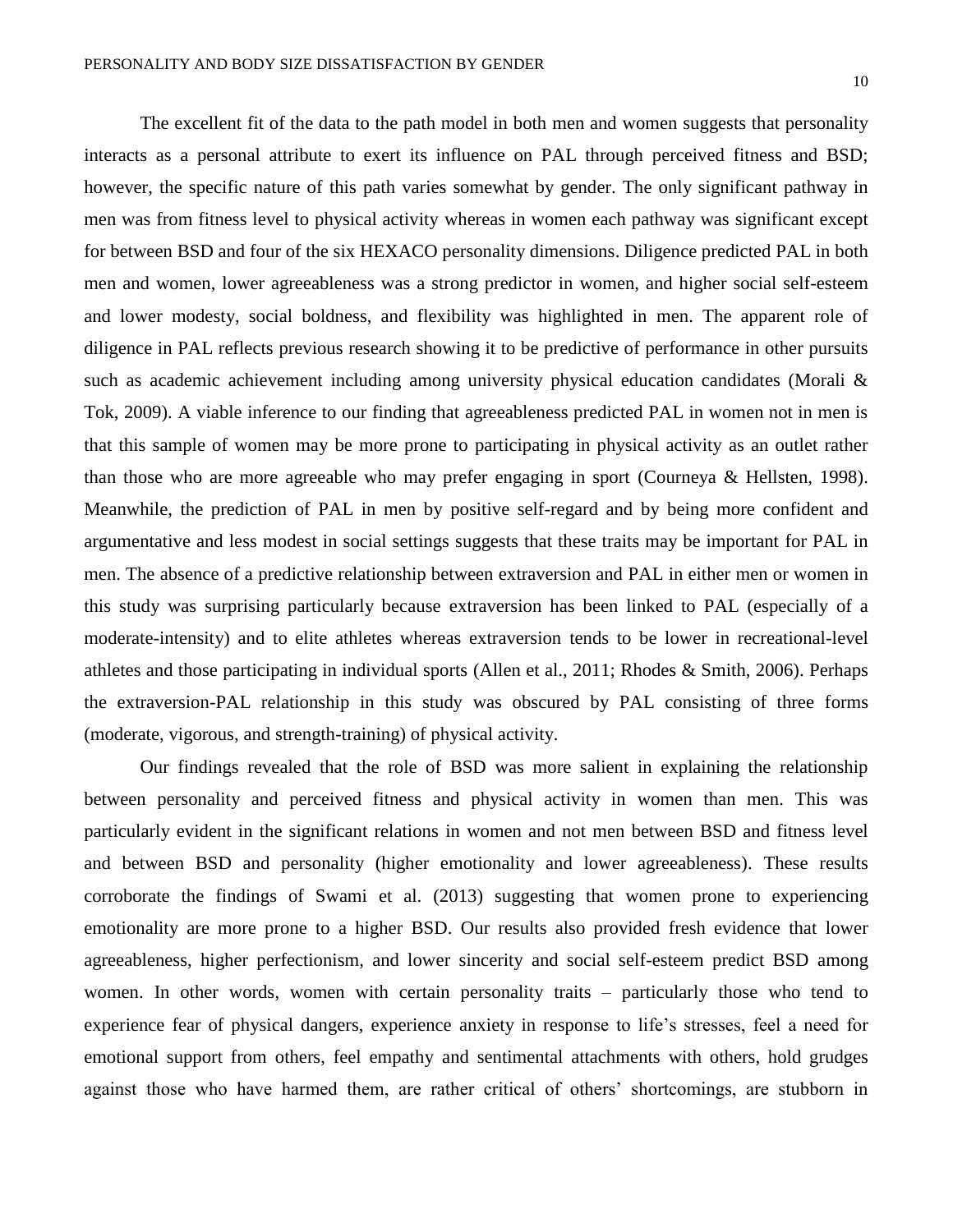defending their point of view, feel anger readily in response to mistreatment, are prone to be thorough and concerned with details, flatter others or pretend to like them in order to obtain favors, and often sense personal worthlessness and see themselves as unpopular (Lee & Ashton,  $2004$ ) – tend to be more prone to BSD. The results align with previous research indicating that women who are perfectionistic, neurotic, and less agreeable, are inclined to experience stress in events where they may face social evaluations that may coincide with or lead to elevated feelings of BSD and serve as a barrier to fitness and physical activity levels (Courneya & Hellsten, 1998; Dishman et al., 2005; Swami et al., 2013) and potentially other health-related behaviours such as elevated anxiety, smoking, depression, and disordered eating (Grogan, 2008). The prediction of BSD by perfection is of particular interest because perfectionists tend to crave the admiration and approval of others so they don't feel rejected and are prone to "impression management" because they think that people are watching and have expectations for their behaviours like their health and fitness (Dimmock, Grove, & Longbottom, 2012). These unique associations by gender may also be related to a one's need for control. For example, Lochbaum, Bixby, and Wang (2007) who grouped exercising men and women by a profile of their motivation for exercise and also found that personality differences were greatest across women groups and influential in their conscious control over exercise behaviour.

In conclusion, the study supports use of the HEXACO personality framework to help explain links between physical activity and associated factors like BSD. Personality appears to interact as a personal attribute to exert its influence on PAL through perceived fitness and BSD in both men and women although the specific nature of this path varies by gender. Practitioners should consider the barriers to PAL that may exist due to university students' personality constructs and provide more personal attention and support to women in university who are high in emotionality and low in agreeableness and honesty-humility as they may be particularly at risk for BSD and subsequently lower levels of fitness and physical activity. We caution that the Kinesiology students may represent a more active sample than normative university students and highlight the inherent limitations of self-report data including the one-item measure for fitness level and the three-item measure for PAL in this study. Assessing more forms of PAL in future research would be useful since neuroticism and perfectionism in both men and women have been associated with a drive to improve body appearance that is often manifest in women through thinness and in men by muscularity (McCreary, 2011).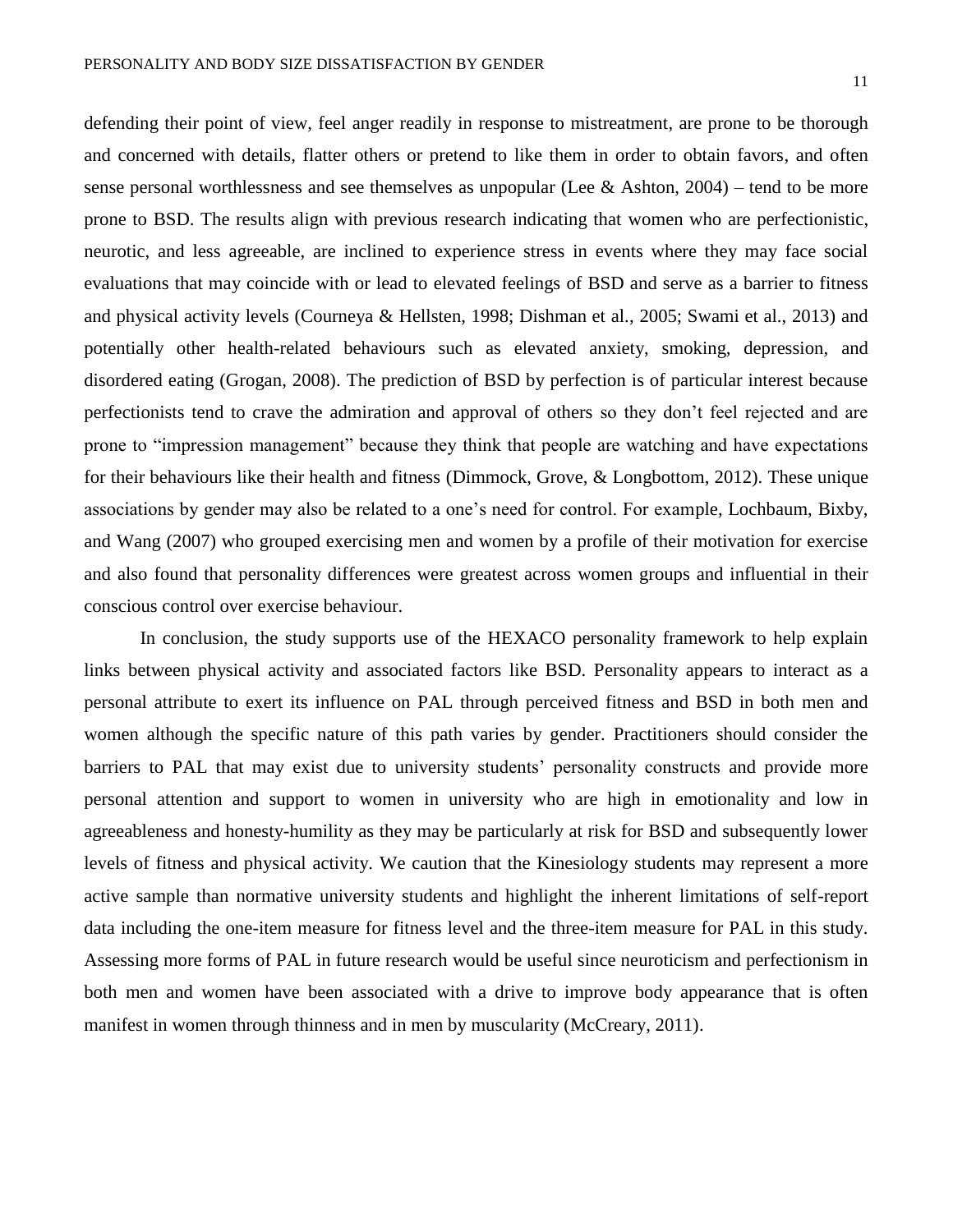#### **References**

- Ackerman, P.L. (2013). Personality and cognition. In S. Kreitler. (Ed.). *Cognition and Motivation: Forging an Interdisciplinary Perspective* (pp. 62-75). New York, NY: Cambridge University Press.
- Allen, M.S., Greenlees, I., & Jones, M. (2013). Personality in sport: a comprehensive review. *International Review of Sport and Physical Activity Psychology*, 6(1), 184-208.
- Ashton, M.C. & Lee, K. (2007). Empirical, theoretical, and practical advantages of the HEXACO model of personality structure. *Personality and Social Psychology Bulletin,* 11, 150-166.
- Australian Institute of Health and Welfare (2003). *Indicators of health risk factors: The AIHW Review.* Canberra, Australian Capital Territory, Australia.
- Azzarito, L., & Solmon, M.A. (2006). A post-structural analysis of high school students' gendered and racialized body meanings. *Journal of Teaching in Physical Education,* 25, 75-98.
- Bandura, A. (1986*). Social foundations of thought and action: A social cognitive theory.* Englewood Cliffs, NJ: Prentice Hall.
- Browne, M.W., & Cudeck, R. (1993). Alternative ways of assessing model fit. In K.A. Bollen and J.S. Long *(Eds.). Testing Structural Models* (pp. 136-162). Newbury Park: Sage.
- Brownfain, J.J. (1952). Stability of the self-concpt as a dimension of personality. *Journla of Abnormal and Social Psychology,* 47(3), 597-606.
- Cash, T.F. (2011). Cognitive-behavioral perspectives on body image. In T.F. Cash and L. Smolak*.* (Eds.). *Body Image: A Handbook of Science, Practice, and Prevention* (pp. 39-47). New York, NY: Guildford.
- Chamorro-Premuzic, T., & Furnham, A. (2005). *Personality and Intellectual Competence.* Mahwah, NJ: Lawrence Erlbaum.
- Costa, P.T. Jr., & McCrae, R.R. (1992). *Revised NEO Personality Inventory (NEO-PI-R) and NEO Five- Factor Inventory (NEO-FFI): Professional Manual.* Odessa, FL: Psychological Assessment.
- Courneya, K. S. & Hellsten, L. M. (1998). Personality correlates of exercise behavior, motives, barriers and preferences: An application of the five-factor model. *Personality and Individual Differences, 24* (5). 625-633.
- De Bruijn, G.J., De Groot, R., VandenPutte, B., & Rhodes, R. (2009). Conscientiousness, Extroversion, and Action Control: Comparing Moderate and Vigorous Physical Activity. *Journal of Sport and Exercise Psychology, 31*, 724-742.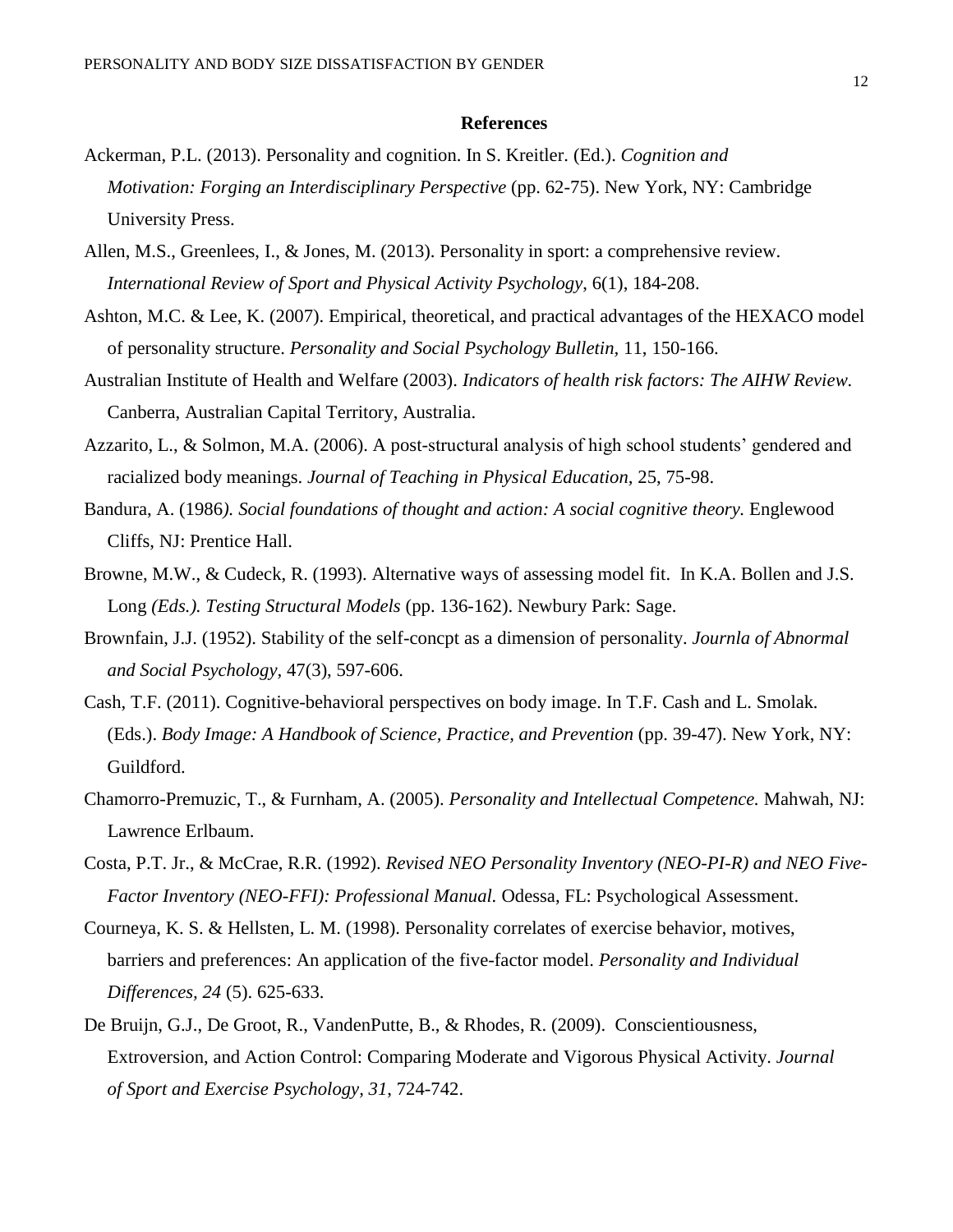- Dimmock, J., Grove, J., & Longbottom, J. (2012). Trait perfectionism, self-determination, and self presentation processes in relation to exercise behavior. *Psych. of Sport and Exercise.* 13, 224-235.
- Dishman, R. K., Motl, R. W., Sallis, J. F., Dunn, A. L., Birnbaum, A. S., Welk, G. J., Bdimo-Rung, A.L., Voorhees, C.C., & Jobe, J.B. (2005). Self-management strategies mediate self-efficacy and physical activity. *American Journal of Preventive Medicine*, 29(1), 10–18.
- Evans, B. (2002). Constructing body space: Gender, sport and body image in adolescence. *Journal of Feminist Geography*. Liverpool, U.K.
- Furnham, A., Badmin, N., & Sneade, I. (2002). Body image dissatisfaction: Gender differences in eating attitudes, self-esteem, and reasons for exercise. *Journal of Psychology*, 136, 581-596.
- Furnham, A., Titman, P., & Sleeman, E. (1994). Perception of female body shapes as a function of exercise. *Journal of Social Behavior and Personality*, 9, 335-352.
- Grogan, S. (2008). *Body image: Understanding body dissatisfaction in men, women, and children* (2<sup>nd</sup> ed.). New York: Routledge.
- Haugen, T., Ommundsen, Y., & Seiler, S. (2013). The relationship between physical activity and physical self-esteem in adolescents: The role of physical fitness indices. *Pediatric Exercise Science,* 25, 138-153.
- Hu, L. & Bentler, P.M. (1999). Cut-off criteria for fit indexes in covariance structure analysis: Conventional criteria versus new alternative. *Structural Equation Modeling*, 6:1-55.
- Lee, K. & Ashton, M. C. (2004). Psychometric properties of the HEXACO personality inventory. *Multivariate Behavioral Research, 39,* 329-358.
- Loewenthal, K. M. (1996). *An Introduction to Psychological Tests and Scales.* London: UCL Press Limited.
- McCreary, D.R. (2011). Body image and muscularity. In T.F. Cash & L. Smolak (Eds.). *Body Image: A Handbook of Science, Practice, and Prevention* (pp. 198-205). New York: Guildford.
- Morali, S., & Tok, S. (2009). Trait Emotional Intelligence, the Big Five Personality Dimensions and Academic Success in Physical Education teacher Candidates. *Social Behaviour and Personality*. 37(7), 921-932.
- Murnen, S.K. (2011). Gender and body images. In In T.F. Cash & L. Smolak (Eds.). *Body Image: A Handbook of Science, Practice, and Prevention* (pp. 173-179). New York: Guildford.
- Rhodes, R.E., & Smith, N.E.I. (2006). Personality correlates of physical activity: A review and meta analysis. *British Journal of Sports Medicine, 40*, 958–965.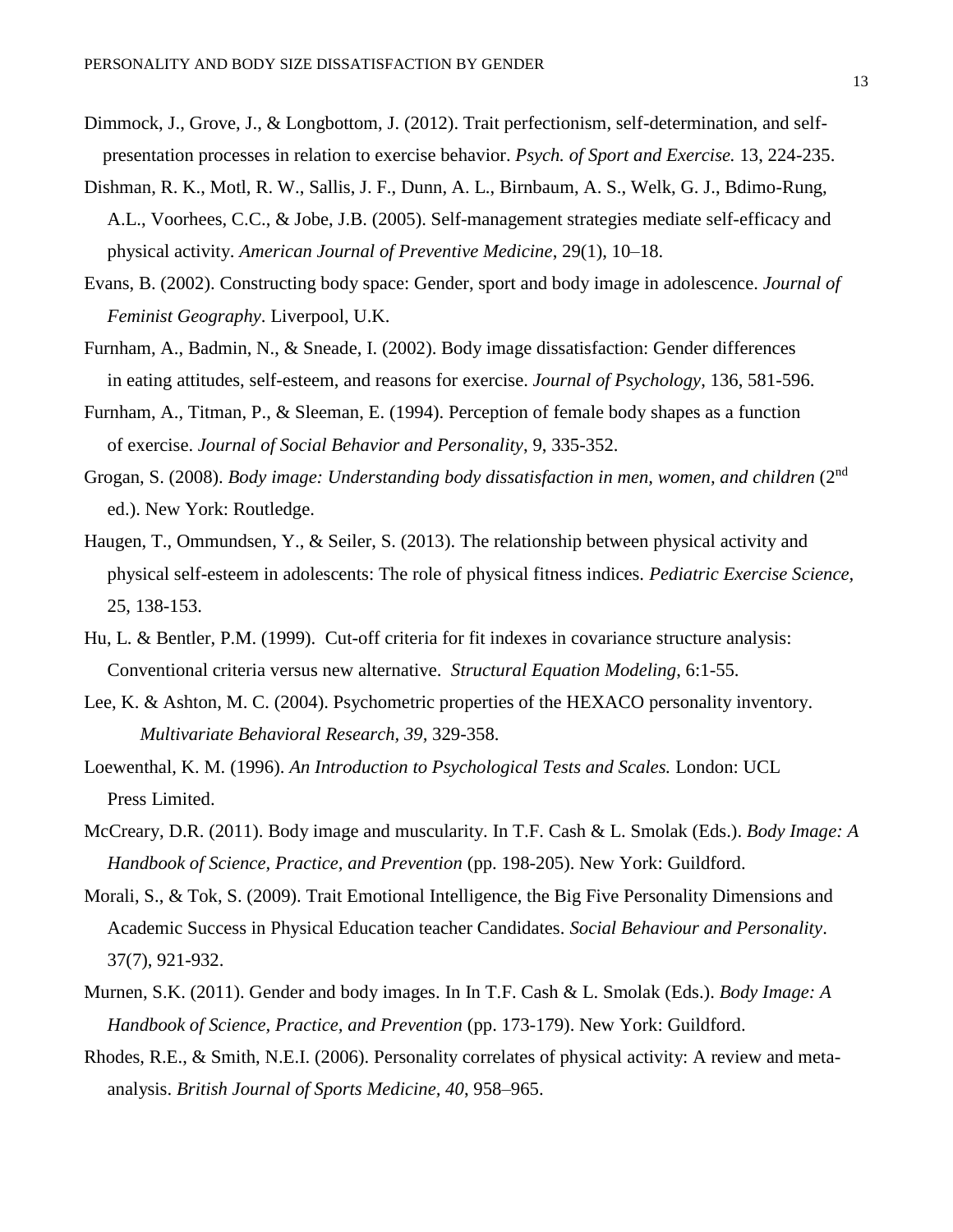- Smith, T.W., Gallo, L.C., Shivpuri, S., & Brewer, A.L. (2012). Personality and health: Current issues and emerging perspectives. In A. Baum, T.A. Revenson, & J. Singer (Eds.). *Handbook of Health Psychology* (pp. 375-404). New York, NY: Psychology Press.
- Swami, V., Tran, V. S., Hoffmann Brooks, L., Kanaan, L., Luesse, E.-M., Nader, I. W., Pietschnig, J., Stieger, S. & Voracek, M. (2013). Body image and personality: Associations between the Big Five Personality Factors, actual-ideal weight discrepancy, and body appreciation. *Scandinavian Journal of Psychology, 54*, 146–151.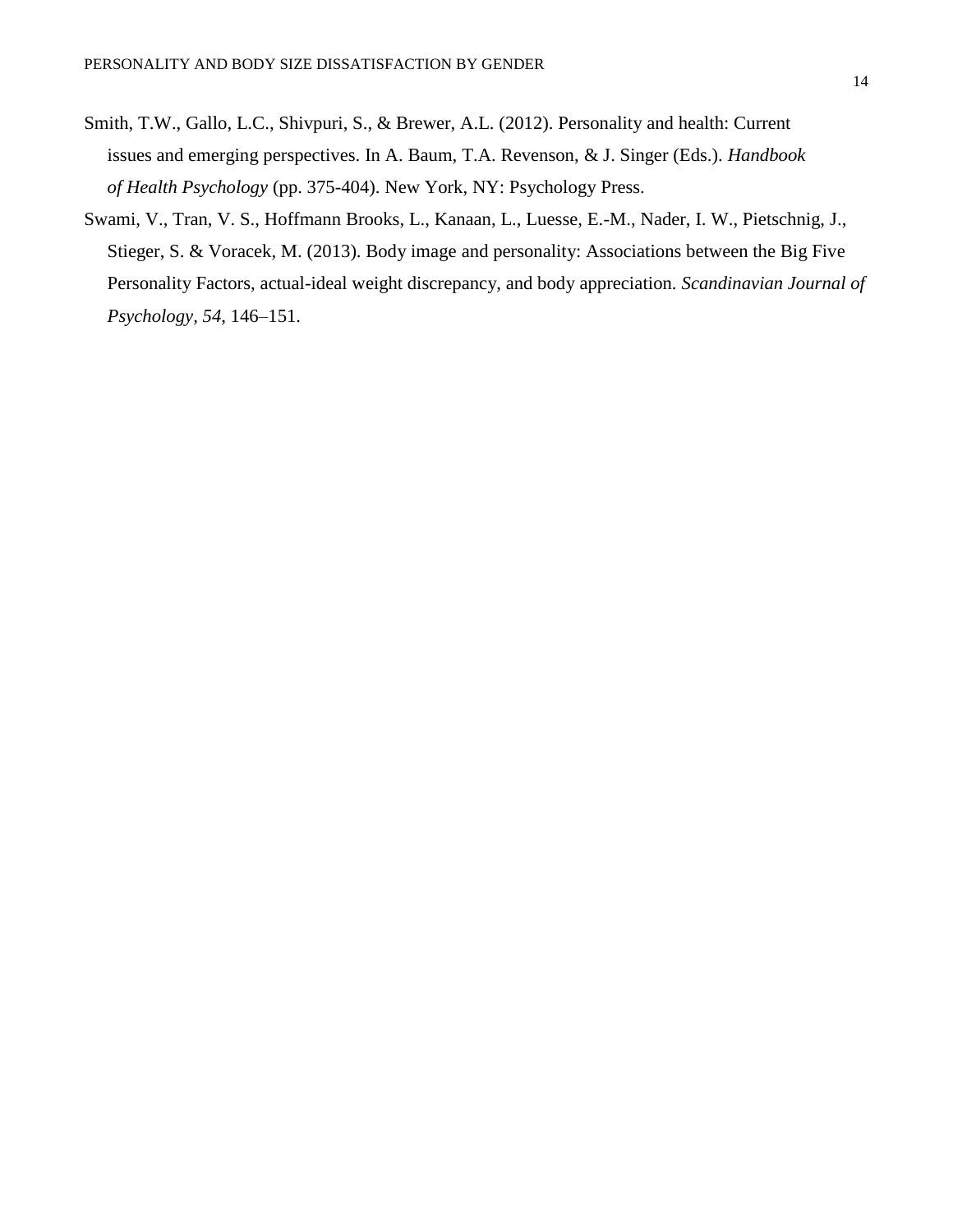### Table 1

### *Descriptive Statistics and Pearson Correlations by Gender*

| <b>Scales</b>                 | H        | ${\bf E}$                | $\mathbf X$              | $\mathbf{A}$   | $\mathbf C$              | $\mathbf O$    | <b>BSD</b>               | ${\rm FL}$               | PAL    |  |  |
|-------------------------------|----------|--------------------------|--------------------------|----------------|--------------------------|----------------|--------------------------|--------------------------|--------|--|--|
| Females                       |          |                          |                          |                |                          |                |                          |                          |        |  |  |
| Mean                          | 3.48     | 3.53                     | 3.52                     | 3.07           | 3.63                     | 2.84           | .88                      | 2.54                     | 9.36   |  |  |
| ${\rm SD}$                    | .56      | .56                      | .50                      | .53            | .48                      | .60            | 1.05                     | .67                      | 4.41   |  |  |
| Males                         |          |                          |                          |                |                          |                |                          |                          |        |  |  |
| Mean                          | 3.22     | 2.89                     | 3.54                     | 3.12           | 3.46                     | 2.95           | $-.34$                   | 2.99                     | 10.94  |  |  |
| ${\rm SD}$                    | .49      | .47                      | .53                      | .43            | .47                      | .52            | 1.21                     | .66                      | 4.51   |  |  |
| <b>Bivariate Correlations</b> |          |                          |                          |                |                          |                |                          |                          |        |  |  |
| $\, {\rm H}$                  |          | $-.07$                   | $-.06$                   | $.22*$         | .15                      | $.15*$         | .12                      | $.02\,$                  | $-.04$ |  |  |
| ${\bf E}$                     | .05      | $\overline{\phantom{a}}$ | $-.25**$                 | $-.08$         | .01                      | $-.03$         | $-.01$                   | $-.09$                   | $-.07$ |  |  |
| $\mathbf X$                   | .03      | $-.01$                   | $\overline{\phantom{a}}$ | $-.08$         | .09                      | .04            | $-.04$                   | $.18*$                   | .10    |  |  |
| $\mathbf{A}$                  | $.23**$  | $-.13$                   | .05                      | $\blacksquare$ | .12                      | $.23**$        | .02                      | .00                      | $-.02$ |  |  |
| $\mathbf C$                   | $.24**$  | $.16*$                   | .12                      | .07            | $\overline{\phantom{a}}$ | .10            | .08                      | .11                      | .07    |  |  |
| $\mathbf O$                   | .14      | $-.06$                   | $.02\,$                  | .05            | .04                      | $\blacksquare$ | .07                      | $-.20*$                  | $-.15$ |  |  |
| <b>BSD</b>                    | $-.22**$ | .15                      | $-13$                    | $-.20*$        | $-.10$                   | $-.01$         | $\overline{\phantom{a}}$ | $-.10$                   | .02    |  |  |
| ${\rm FL}$                    | $-.04$   | $-.06$                   | $.20*$                   | .12            | $.16*$                   | $-12$          | $-.20*$                  | $\overline{\phantom{a}}$ | .48**  |  |  |
| PAL                           | $-.06$   | $-.05$                   | $.17*$                   | $.17*$         | .15                      | $-.05$         | $-.09$                   | $.59**$                  |        |  |  |

*Note.* N = 316; Females ( $n = 163$ , Lower Diagonal), Males ( $n = 153$ , Upper Diagonal). PAL (Physical Activity Level); FL (Fitness Level); BSD (Body Size Dissatisfaction); H (Honesty-Humility); E (Emotionality); X (Extraversion); A (Agreeableness); C (Conscientious); O (Openness to Experience).

\*  $p < .05$ ; \*\*  $p < .01$ .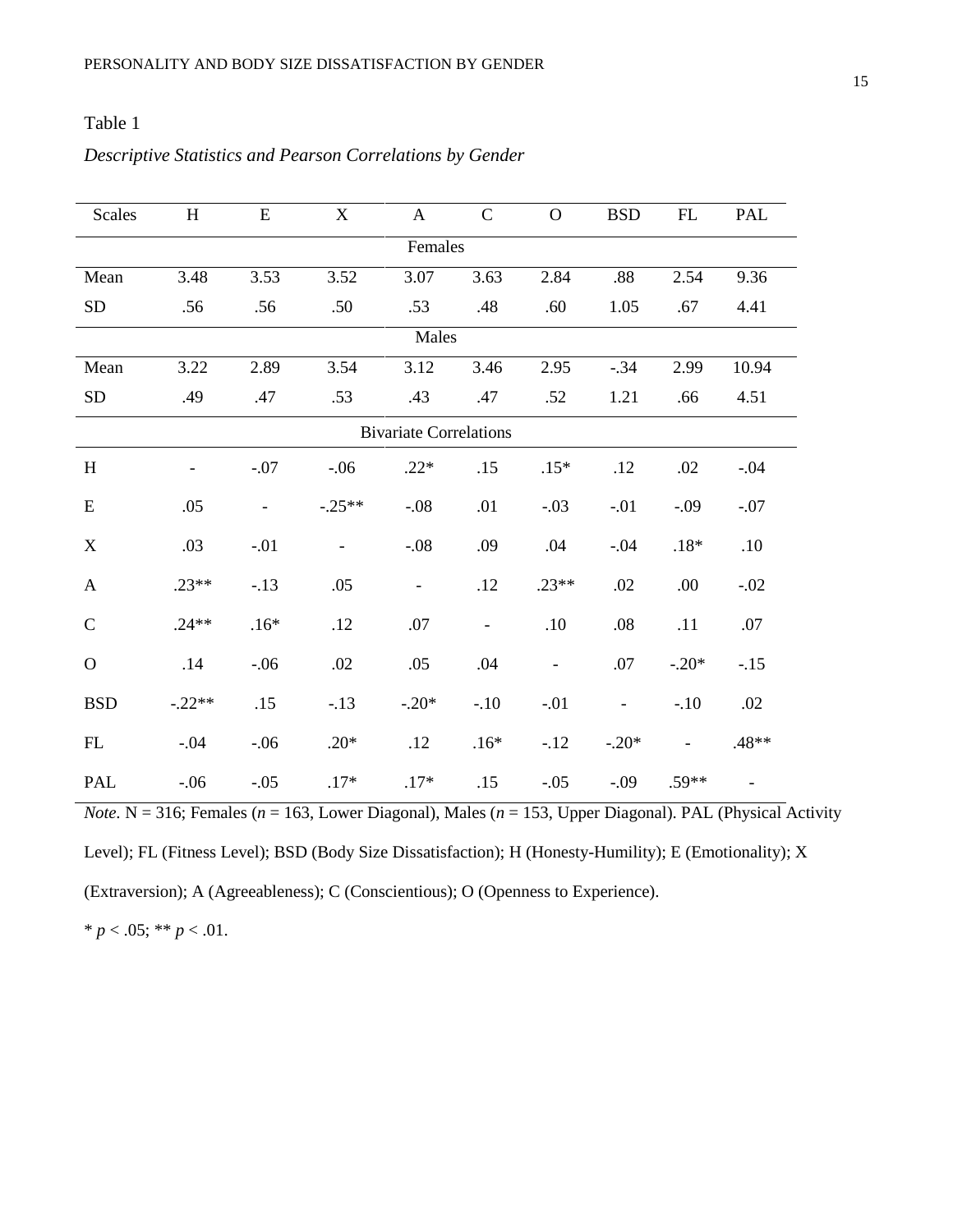## Table 2

| <b>Subset</b><br>$\alpha$<br>(Dimension) |                           |     | <b>Males</b>             |                          |                               |                               |              | <b>Females</b>           |                               |                               |  |  |
|------------------------------------------|---------------------------|-----|--------------------------|--------------------------|-------------------------------|-------------------------------|--------------|--------------------------|-------------------------------|-------------------------------|--|--|
|                                          |                           |     | $\mathbf{M}$             | <b>SD</b>                | <b>Predicts</b><br><b>BSD</b> | <b>Predicts</b><br><b>PAL</b> | $\mathbf{M}$ | SD                       | <b>Predicts</b><br><b>BSD</b> | <b>Predicts</b><br><b>PAL</b> |  |  |
|                                          |                           |     |                          |                          | $\boldsymbol{t}$              | $\boldsymbol{t}$              |              |                          | $\boldsymbol{t}$              | $\cal T$                      |  |  |
| H                                        | Sincerity                 | .59 | 3.39                     | .62                      |                               |                               | 3.36         | .74                      | $-2.43*$                      |                               |  |  |
|                                          | Fairness                  | .72 | 3.24                     | .84                      |                               |                               | 3.59         | .83                      |                               |                               |  |  |
|                                          | Greed-Avoidance           | .80 | 2.75                     | .86                      |                               |                               | 3.12         | .89                      |                               |                               |  |  |
|                                          | Modesty                   | .65 | 3.51                     | .68                      |                               | $-2.81**$                     | 3.86         | .55                      |                               |                               |  |  |
| E                                        | Fearfulness               | .70 | 2.50                     | .63                      |                               |                               | 3.21         | .75                      |                               |                               |  |  |
|                                          | Anxiety                   | .72 | 3.23                     | .78                      |                               |                               | 3.86         | .76                      |                               |                               |  |  |
|                                          | Dependence                | .77 | 2.72                     | .71                      |                               |                               | 3.29         | .86                      |                               |                               |  |  |
|                                          | Sentimentality            | .71 | 3.10                     | .63                      |                               |                               | 3.77         | .74                      |                               |                               |  |  |
| $\mathbf{x}$                             | <b>Social Self Esteem</b> | .63 | 3.90                     | .56                      |                               | $2.19*$                       | 3.75         | .59                      | $-3.15**$                     |                               |  |  |
|                                          | <b>Social Boldness</b>    | .79 | 3.15                     | .78                      |                               | $-2.33*$                      | 2.98         | .87                      |                               |                               |  |  |
|                                          | Sociability               | .70 | 3.51                     | .73                      |                               |                               | 3.67         | .66                      |                               |                               |  |  |
|                                          | Liveliness                | .75 | 3.63                     | .67                      |                               |                               | 2.98         | .87                      |                               |                               |  |  |
| $\mathbf{A}$                             | Forgiveness               | .67 | 2.87                     | .65                      |                               |                               | 2.72         | .68                      |                               |                               |  |  |
|                                          | Gentleness                | .60 | 3.30                     | .56                      |                               |                               | 3.32         | .65                      |                               |                               |  |  |
|                                          | Flexibility               | .62 | 2.98                     | .65                      |                               | $-2.49**$                     | 2.95         | .74                      |                               |                               |  |  |
|                                          | Patience                  | .74 | 3.33                     | .73                      |                               |                               | 3.28         | .77                      |                               |                               |  |  |
| $\mathbf C$                              | Organization              | .71 | 3.41                     | .80                      |                               |                               | 3.68         | .81                      |                               |                               |  |  |
|                                          | Diligence                 | .68 | 3.86                     | .64                      |                               | $2.12*$                       | 3.99         | .52                      |                               | $3.22**$                      |  |  |
|                                          | Perfectionism             | .62 | 3.32                     | .60                      |                               |                               | 3.56         | .69                      | $2.28*$                       |                               |  |  |
|                                          | Prudence                  | .68 | 3.23                     | .66                      |                               |                               | 3.28         | .68                      |                               |                               |  |  |
| $\Omega$                                 | Aesthetic Appreciation    | .61 | 2.59                     | .83                      |                               |                               | 2.75         | .90                      |                               |                               |  |  |
|                                          | Inquisitiveness           | .60 | 2.81                     | .71                      |                               |                               | 2.41         | .80                      |                               |                               |  |  |
|                                          | Creativity                | .70 | 3.07                     | .79                      |                               |                               | 3.08         | .89                      |                               |                               |  |  |
|                                          | Unconventionality         | .38 | $\overline{\phantom{a}}$ | $\overline{\phantom{a}}$ |                               |                               |              | $\overline{\phantom{a}}$ |                               |                               |  |  |

*Descriptive Statistics and Predictors by Gender for Subsets of Personality Dimensions*

*Notes.* Females (*n* = 163), Males (*n* = 153); PAL (Physical Activity Level); BSD (Body Size Dissatisfaction); H (Honesty-

Humility); E (Emotionality); X (Extraversion); A (Agreeableness); C (Conscientious); O (Openness to Experience).

 $* p < .05; ** p < .01.$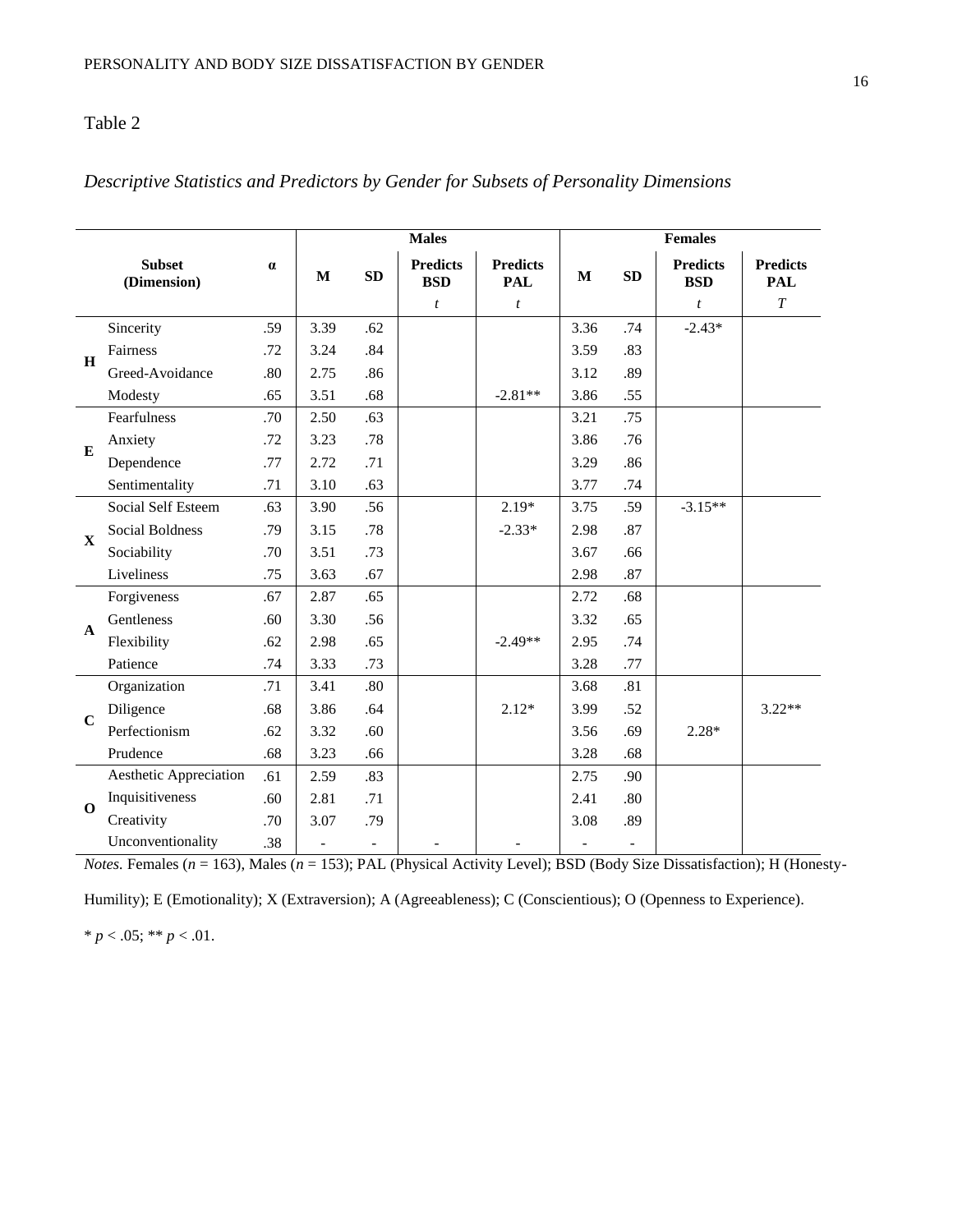

*Figure 1*. Path analysis for women.

*Note*. Standardized values are given.  $* p < .05$ ; PA Level = Physical Activity Level; BSD (Body Size Dissatisfaction).